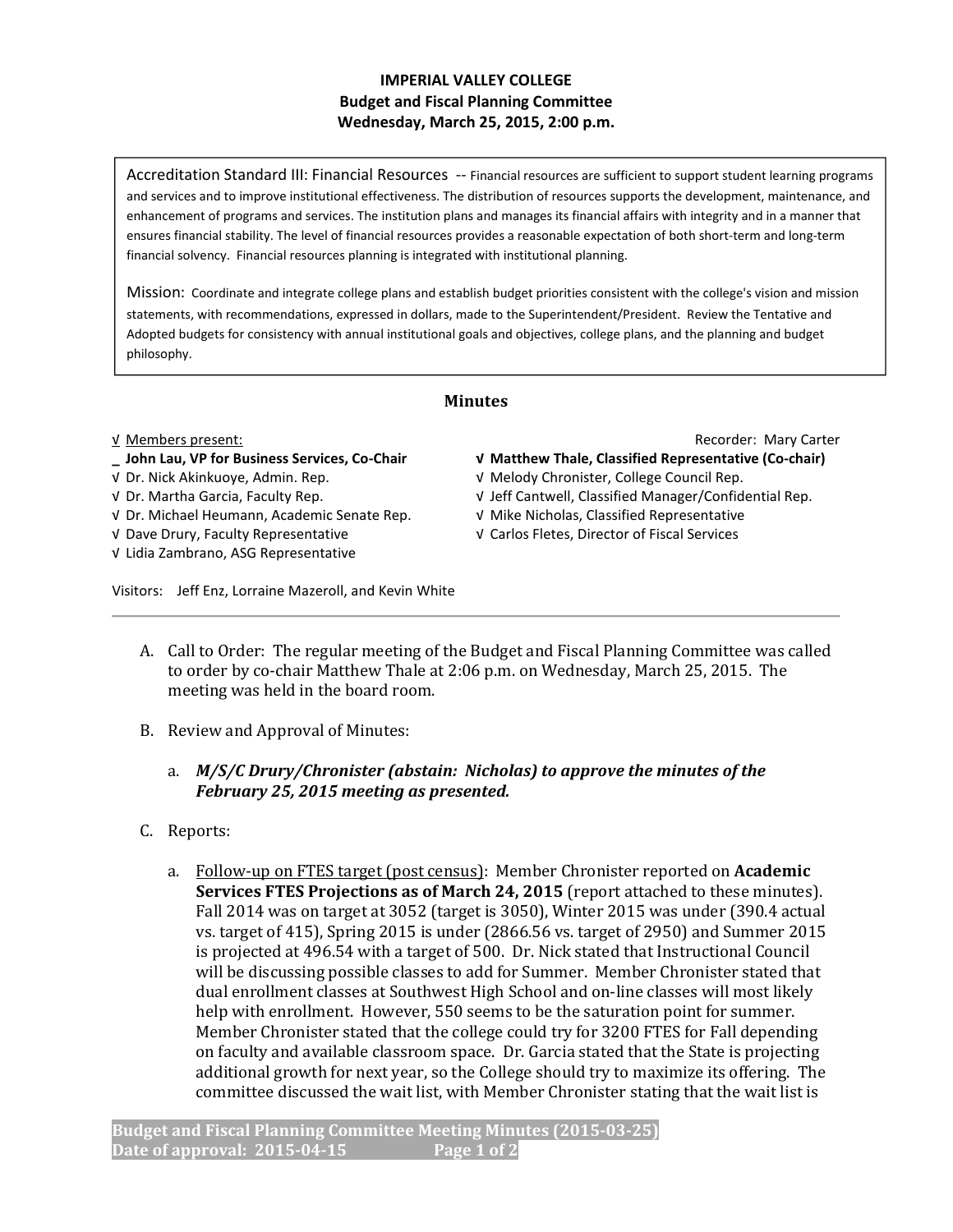sometimes misleading because less than 50% on some wait listed students actually add the class. Co-Chair Thale stated it takes too long to go through the wait list (one month to fill one seat). Member Chronister suggested that students be automatically enrolled in their wait list classes as is done by other colleges; those who do not attend the first day would be dropped. The committee discussed the impact the economy has on enrollment growth. Dr. Nick stated that working students needed to be accommodated, and weekend classes need to be advertised. Co-Chair Thale stated that the unduplicated head count is static, making it harder to achieve growth.

- D. Update on Previous Discussion Items:
	- a. 2015-16 Budget: Director Fletes reported that the budget worksheet that is being handed out to the committee will be available on the committee's website. The worksheet is for General Fund unrestricted programs only. This is the first budget built from the class schedule, and it includes overload and adjunct for all semesters. Information for student employment, consultants, and professional experts is based on last year's data. The budget is built on the assumption that 100% funding will be received from the state, with no cash deferrals. While the economy is improving, the State continues to be cautious. Some relief is being provided by the State for increases to STRS and PERS. Director Fletes called the committee's attention to Org 801 with \$310,000 being budgeted towards the OPEB liability.

The budget needs a line-by-line review by all cost centers. The committee agreed to meet April 15, April 29, May 13 and May 27. A final recommendation on the budget will be needed at the May 27 meeting, in advance of the Tentative budget going to the board for approval at its June 17 meeting.

- E. New Discussion:
	- a. Flex Calendar: Co-Chair Thale presented information on the possibility of increasing FTES through use of a Flex Calendar without losing instruction time. Use of a Flex calendar would change the FTES calculation, which could result in a 2% increase. Co-Chair Thale acknowledged that it is a complicated process to implement a Flex calendar, but due to the possibility of increasing revenue it would be worthwhile to explore. The committee agreed that this would be an action item for the next meeting so the committee can make a recommendation.
	- b. On-going District cost for categorically funded positions: The committee discussed how post-employment benefits for categorical positions are paid from the general fund. Dr. Garcia stated that categorical funding does not allow for money to be set aside for future costs. Overhead (indirect rate) is very limited (about 4%). Director Fletes will contact the County Office of Education to see if a rate can be charged for OPEB based on wages.
- F. Action: none
- G. Other:
- H. Next Meeting: April 15, 2015, 3:00 p.m.
- I. Adjournment: Meeting adjourned at 3:20 p.m.